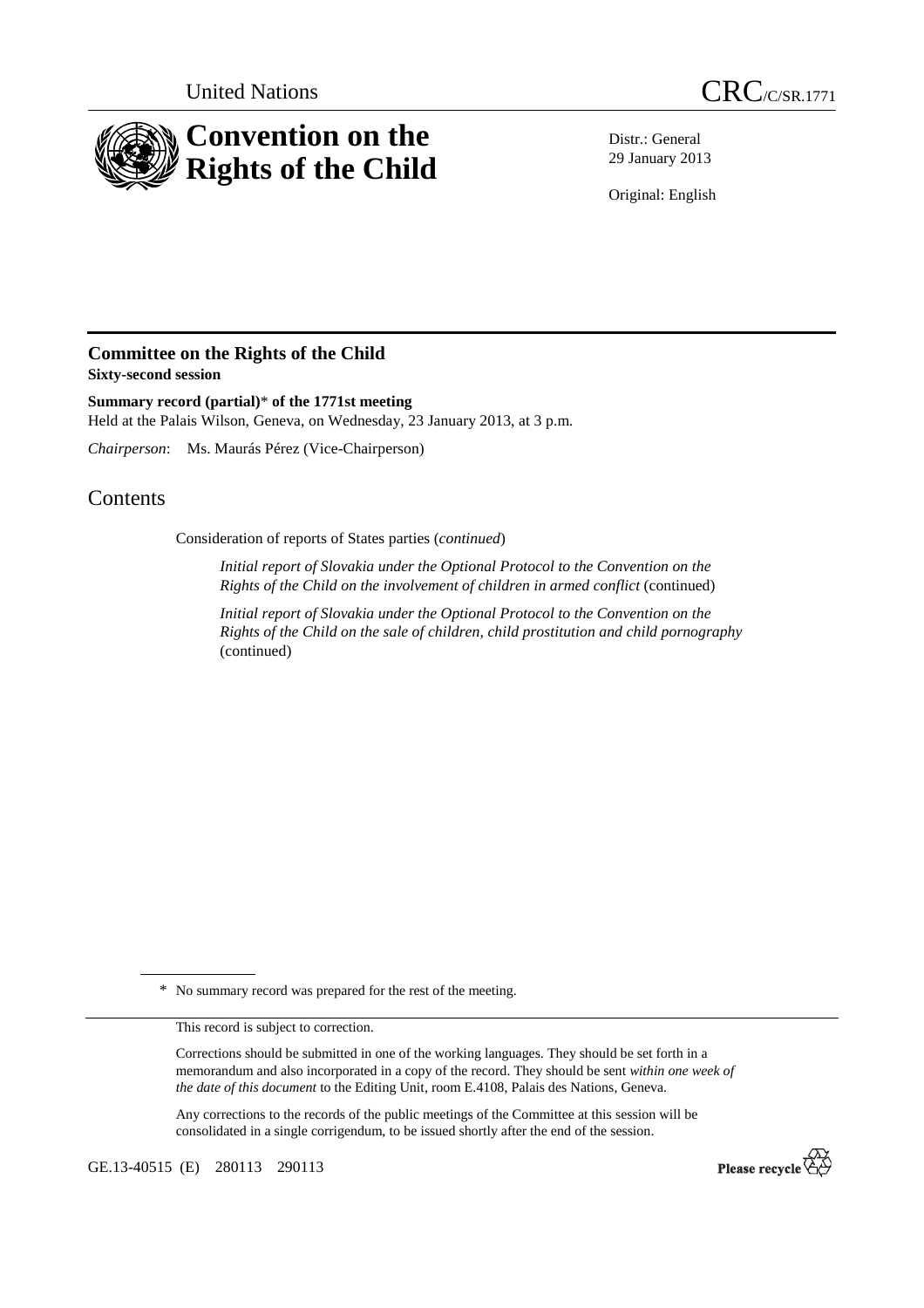*In the absence of the Chairperson, Ms. Maurás Pérez, Vice-Chairperson, took the Chair.* 

*The discussion covered in the summary record began at 3 p.m.* 

## **Consideration of reports of States parties** (*continued*)

*Initial report of Slovakia under the Optional Protocol to the Convention on the Rights of the Child on the involvement of children in armed conflict* (continued) (CRC/C/OPAC/SVK/1; CRC/C/OPAC/SVK/Q/1 and Add.1)

*Initial report of Slovakia under the Optional Protocol to the Convention on the Rights of the Child on the sale of children, child prostitution and child pornography* (continued) (CRC/C/OPSC/SVK/1; CRC/C/OPSC/SVK/Q/1 and Add.1)

1. *At the invitation of the Chairperson, the members of the delegation of Slovakia resumed places at the Committee table.* 

2. **Ms. Geisbacherová** (Slovakia) said that the Ministry of Defence was the main body responsible for the implementation of the Optional Protocol on the involvement of children in armed conflict. The Ministry coordinated its efforts with other departments responsible for its implementation, such as the Ministry of Foreign Affairs. Slovakia did not have an independent agency to monitor the implementation of the Optional Protocol. The National Action Plan for Children for 2009–2012 would be extended for another two years, and an annual review of the Plan would continue to be carried out. Furthermore, background documents on the status of implementation of the Plan would be provided by the Ministerial Committee for Children and Youth.

3. **The Chairperson**, noting that the delegation had stated at the previous meeting that there was no review mechanism for the Action Plan and that the lack of such a mechanism was a shortcoming, would like clarification of the annual review that had just been mentioned. She would also welcome further details of the role that the Committee for Children played in implementing the Optional Protocol, particularly in conjunction with the Ministry of Defence.

4. **Ms. Brennerová** (Slovakia) said that her delegation had been referring at the earlier meeting to a different plan, on trafficking in persons. The Ministerial Committee for Children and Youth was a standing advisory body responsible for monitoring compliance with the obligations and commitments of Slovakia under the Convention. It ensured that the rights of the child were observed by public and private entities, the best interests of the child were taken into account and children and young persons were included in policy decisions that affected them. The Committee held public meetings on an ad hoc basis, often before meetings of the Cabinet.

5. **Ms. Geisbacherová** (Slovakia) said that foreign nationals or citizens not permanently residing in the country who wished to volunteer for military service in Slovakia were required to be at least 19 years of age to serve. Slovak citizens who permanently resided in the country must be 18 years of age to serve in the military and must not have another nationality.

6. The Optional Protocol had been published on the websites of the Office of the Ombudsman, the Ministry of the Interior, the Ministry of Labour, Social Affairs and the Family and other bodies. There had been other efforts to raise public awareness about the Optional Protocol, including events to celebrate the tenth anniversary of its adoption. While Slovakia had not had to grapple with cases of child soldiers in recent years, military officers were informed about the problem at all stages in their training. A unit was specially trained in human rights issues for foreign missions and operations led by the European Union, the North Atlantic Treaty Organization (NATO) and the United Nations. There was also a working group within the framework of the European Union that focused on training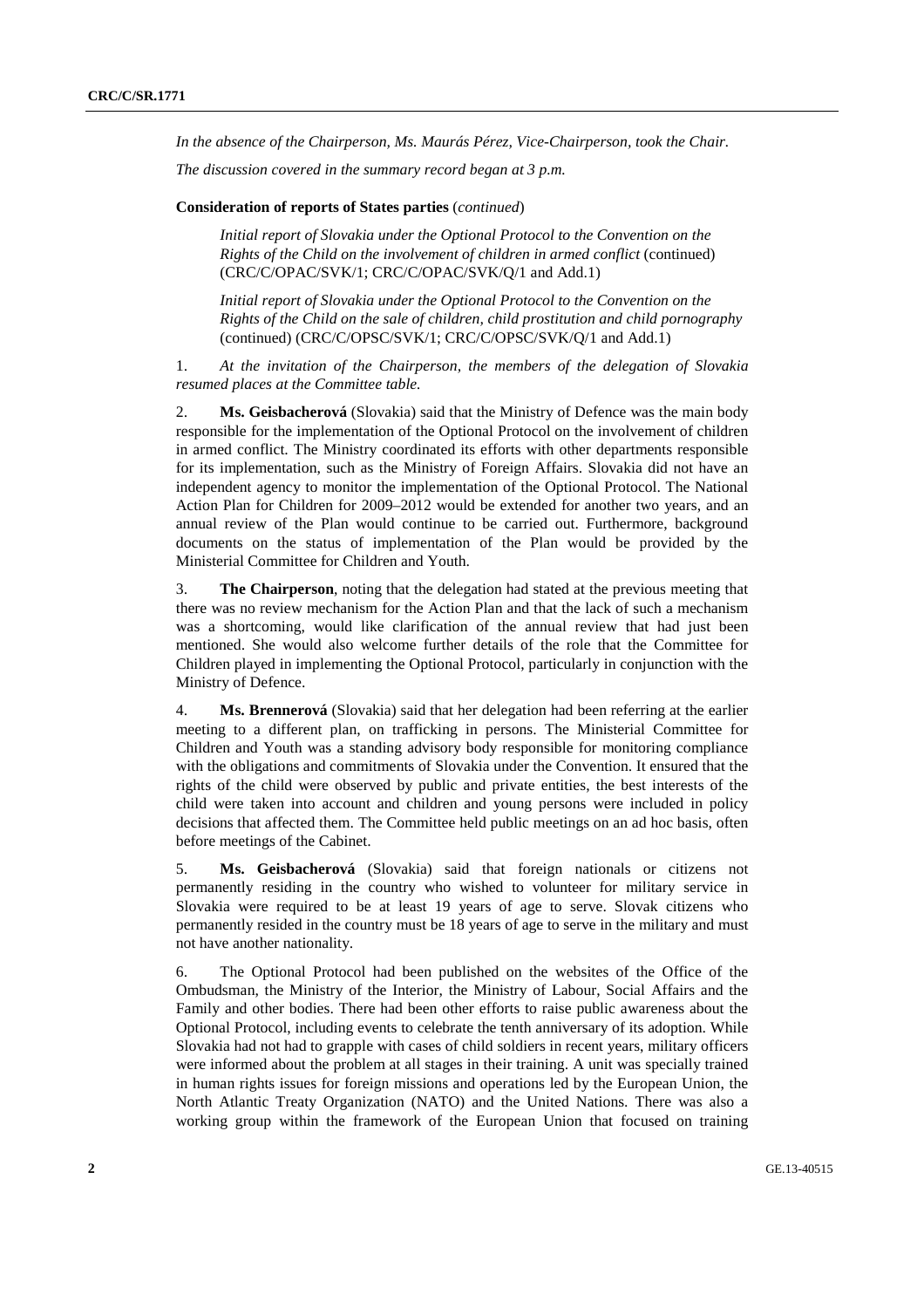military officers in Slovakia in the prevention of human trafficking and protection of the rights of the child during armed conflicts.

7. **Mr. Kadlečík** (Slovakia) said that Act No. 300 of 2005 and Act. No. 301 of 2005, both of which referred to the Optional Protocol, were separate laws. Act No. 301 was thus not an amendment to Act No. 300. The Criminal Code stated that any person who committed an offence considered to be a war crime under article 8 of the Rome Statute of the International Criminal Court, which included the use of children in armed conflict, was punishable by 12 to 25 years' imprisonment. The penalties for such offences were increased to life imprisonment if they caused grievous bodily harm or death or had other serious consequences. Conscripting or enlisting children under the age of 15 years into the national armed forces or using them to participate in hostilities was among the war crimes listed under article 8. While there was no specific reference to the involvement of children in armed conflict in the Criminal Code, the offence was covered under the section on war crimes.

8. **Mr. Madi** (Country Rapporteur for the Optional Protocol on the involvement of children in armed conflict) said that the Committee was concerned about children aged 15 to 18, who were covered neither by the Rome Statute nor, therefore, by the Criminal Code. Conscripting or enlisting children under the age of 18 should be made a specific criminal offence under domestic law. He would appreciate further details of Act Nos. 300 and 301 and how they related to the Optional Protocol.

9. **Mr. Kadlečík** (Slovakia) said that under pending amendments to the Criminal Code a child would be defined as any person under the age of 18, thus filling the gap left under the Rome Statute for children aged between 15 and 18. All criminal law would include a reference to the definition of the child, and that definition would apply to all criminal offences.

10. **Mr. Polar** asked what would happen if a Slovak citizen was involved in the recruitment of persons aged between 15 and 18 for participation in armed conflict before the new provisions took effect.

11. **Mr. Kadlečík** (Slovakia) said that the amendments to the Criminal Code would enter into force on 1 May 2013.

12. **Ms. Sandberg** asked whether the amendments referred only to the Rome Statute. If so, she wondered how children aged 15 to 18 would be covered under the new legislation.

13. **Mr. Madi** said that providing a definition of the child was not the same thing as making the acts covered by the Optional Protocol into criminal offences under domestic law.

14. **Mr. Kadlečík** (Slovakia) said that while such acts were not specifically criminalized under the Criminal Code, as amended, his Government would take into consideration the Committee's recommendation to introduce further amendments to the law.

15. **Mr. Šimoňák** (Slovakia) said that any persons claiming to be minors were treated as such in facilities for minors unless there was medical evidence to the contrary. With respect to persons who claimed to have been used as child soldiers, he said that once a person made such a claim in an asylum interview he or she was automatically given access to psychological care. The authorities had not received any such claims for the past 13 years. However, his Government was aware of the problem and had taken steps to train or retrain immigration and asylum officers on the issue, including by means of a new training programme to be introduced in 2013.

16. Turning to the issue of arms export licences, he said that legislation had been adopted in 2012 that fully reflected the international commitments that had been undertaken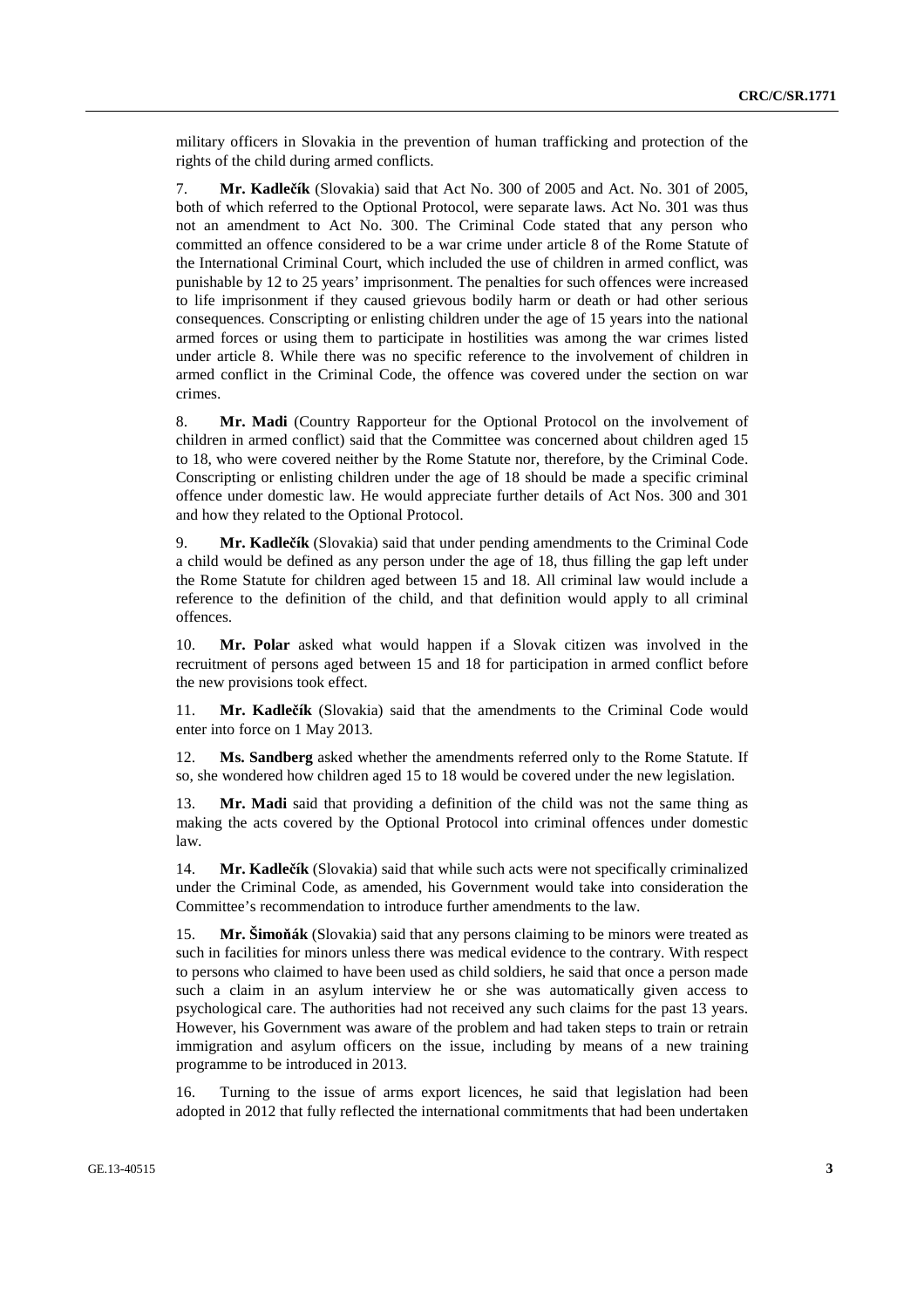by Slovakia, including those under the Wassenaar Arrangement. Under the new export control regime, an end-user certificate was required for a licence to be issued. The transport of arms through the territory of Slovakia could also be denied if any doubts arose as to the final use of the goods in question, including the possibility that they would end up in the hands of child soldiers. Several ministries took part in the export control regime, including the Ministry of the Economy, which issued the licences, the Ministry of the Interior, the Ministry of Defence and the intelligence services. They offered their views on the persons involved in the export of the weapons and the entities designated as the end users. The controls were designed in a manner that prevented to the greatest extent possible the misuse of weapons exported from Slovakia.

17. **Mr. Madi** would appreciate information on the aviation school in Trenčín. Noting that the country had had no cases of child soldiers in 13 years, he said that Slovakia had been processing the applications of refugees and asylum seekers from countries with a history of armed conflict, such as Afghanistan and Somalia. What protections were currently in place for children claiming to be former child soldiers?

18. **Mr. Šimoňák** (Slovakia) said that all personnel who processed asylum applications received training in dealing with children in armed conflict. Training programmes were reviewed and updated on a regular basis, as the new training programme that he had mentioned clearly showed. The topic of child soldiers had been introduced in the programme precisely because Slovakia had begun to receive a significant number of asylum seekers at its eastern border from war-torn countries such as Somalia.

19. Any person who claimed to have been used as a child soldier immediately was assigned to a psychologist. If it was shown that the person had been a child soldier, he or she was entitled to asylum. Asylum seekers who were denied asylum were not returned to countries where they were at risk of becoming child soldiers. They were entitled to other forms of protection, including subsidiary protection.

20. **Ms. Tomková** (Slovakia) said that the aviation school located in the city of Trenčín was not a military school. It was a secondary school under the Ministry of Education. The subjects taught at the school included aircraft maintenance, mechanical engineering and others. There was, therefore, no possibility that its students participated in any way in armed conflict.

21. **Mr. Cardona Llorens** said that he would like to know whether legal persons, including private military and security companies, incurred liability for offences under the Criminal Code and, if so, whether or how it differed from the liability of natural persons working for such companies.

22. **Mr. Kadlečík** (Slovakia) said that private military and security companies were deemed to be legal persons but that their criminal liability was limited. Amendments to the Code to fill the current gaps in legislation concerning corporate criminal liability were being studied by the Ministry of Justice and the Office of the Prosecutor-General. Limited criminal sanctions, such as the confiscation of a legal person's property, could be applied. He referred the Committee to a volume on the implementation of international humanitarian law in Slovakia, which had been produced in conjunction with the International Committee of the Red Cross and contained a selection of texts in English and Slovak from the Criminal Code and Code of Criminal Procedure, along with Acts incorporating the provisions of international instruments into Slovak domestic law.

23. **Mr. Cardona Llorens** noted with concern that, under current legislation, private military or security companies could not be held liable for offences related to the Optional Protocol on the involvement of children in armed conflict unless officers of the companies were charged with such offences.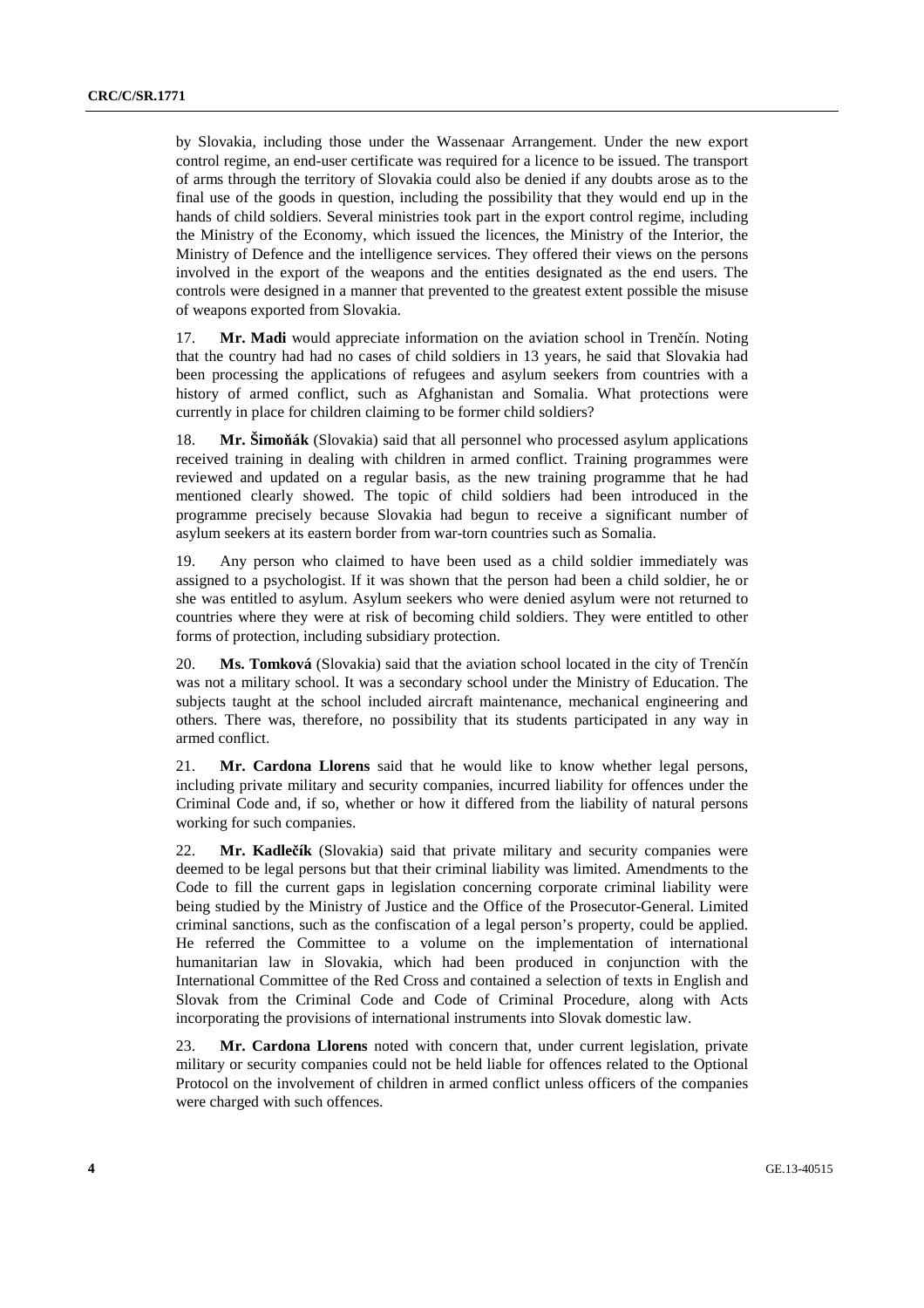24. **Mr. Kadlečík** (Slovakia) said that the Ombudsman had received no claims regarding child victims of offences related to the Optional Protocol between 2009 and 2012. Criminal statistics were available from the police, the Office of the Prosecutor-General and the Ministry of Justice, which provided figures on court convictions.

25. **Mr. Rosocha** (Slovakia) said that the delegation would shortly submit in writing information on extraterritorial jurisdiction and dual criminality.

26. **Ms. Tomková** (Slovakia) said that a parliamentary inquiry had confirmed the accuracy of reports on the adoption of Slovak children filed by States members of the European Union.

27. The matter of forced labour came under section 11 of the Labour Code, which prohibited the employment of children under the age of 15 or children who had not completed their compulsory education, except in advertising work, sporting and cultural events and some other activities. Such work required permits from and was monitored by the National Labour Inspectorate. The Ministry of Labour, Social Affairs and Family advocated the creation of an independent institution for the protection of children's rights.

28. Children leaving orphanages were monitored whether they returned to a family environment, moved to another institution or were placed in foster care. Children could remain in orphanages until the age of 27 if they chose to pursue tertiary education. Orphanages also helped leavers above the age of 18 to find work and accommodation. Upon leaving, residents of orphanages received a modest lump sum payment. The situation of almost three quarters of the children leaving orphanages was kept under regular supervision.

29. **Ms. Herczog** asked whether the authorities received feedback directly from children adopted abroad; whether the delegation had any information regarding the adoption of Roma children aged 10 and above; whether any attempt was made to reunite the many children in orphanages who had been abandoned with their families; and what percentage of young people stayed on in orphanages while completing tertiary studies.

30. **Ms. Tomková** (Slovakia) said that the delegation had no information concerning purported adoptions involving Roma children aged 10 and above.

31. **Mr. Rosocha** (Slovakia) said that the Permanent Mission of Slovakia in Geneva, in conjunction with those of the Czech Republic and Hungary, regularly organized events on the subject of international adoptions, which was an indication of the seriousness with which those countries viewed the matter.

32. **Mr. Cardona Llorens** asked whether, under the Code of Criminal Procedure, special protection measures for child victims under the age of 15 were applied at the discretion of the courts. It was unclear whether victims aged between 15 and 17 were entitled to any such protection.

33. **Mr. Kadlečík** (Slovakia) conceded that there were gaps in the legislation that might need to be filled when the Code of Criminal Procedure came up for review.

34. **Ms. Al-Shehail** (Country Rapporteur for the Optional Protocol on the sale of children, child prostitution and child pornography) said that the State party needed to take action on all aspects of the Optional Protocol on the sale of children, child prostitution and child pornography, not just human trafficking. It had failed to implement many of its plans regarding the Optional Protocol because of a lack of resources. She urged it to work more closely with civil society to identify victims and reintegrate them into society.